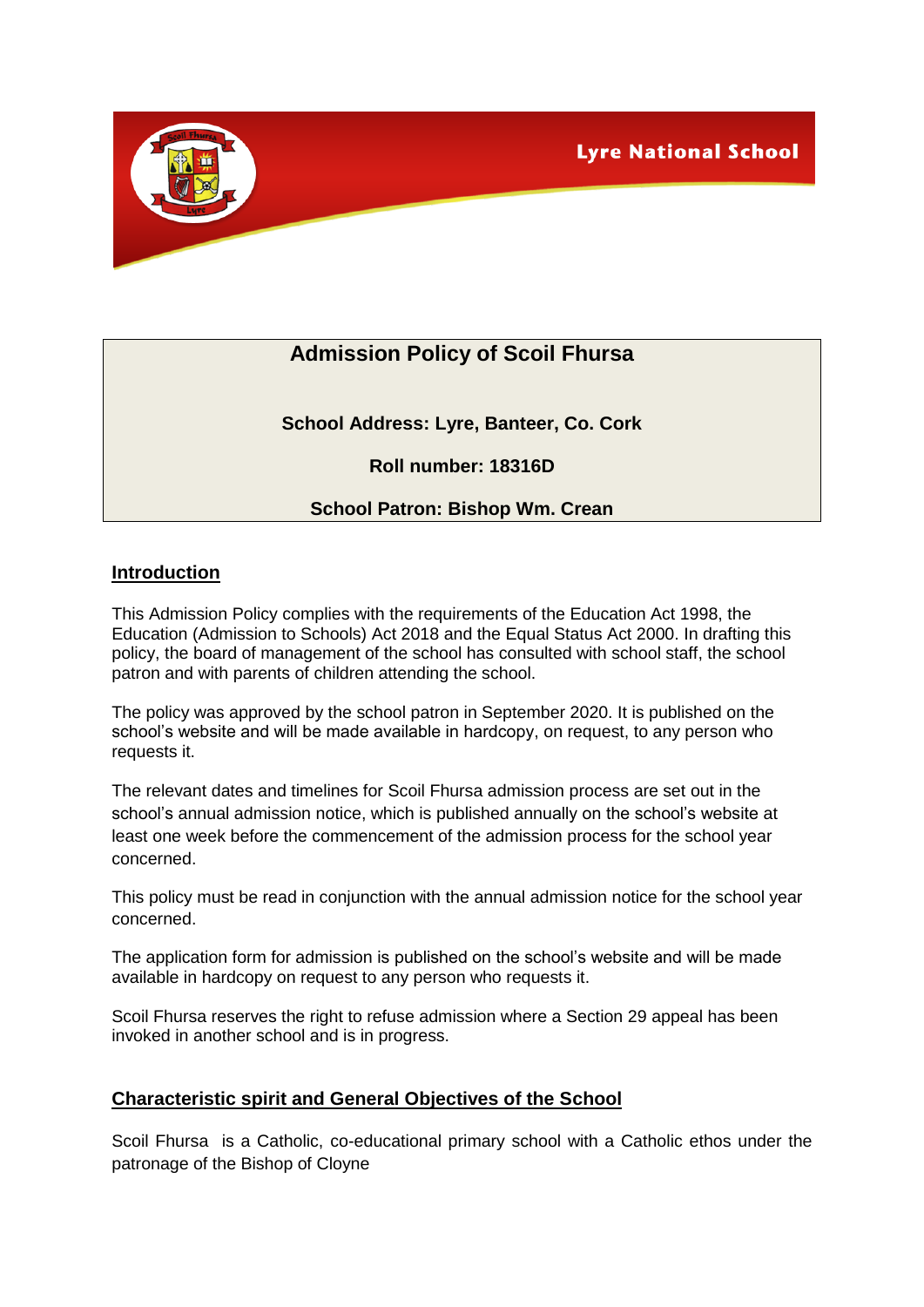"Catholic Ethos" in the context of a Catholic primary school means the ethos and characteristic spirit of the Roman Catholic Church, which aims at promoting:

(a) the full and harmonious development of all aspects of the person of the pupil, including the intellectual, physical, cultural, moral and spiritual aspects; and

(b) a living relationship with God and with other people; and

(c) a philosophy of life inspired by belief in God and in the life, death and resurrection of Jesus; and

(d) the formation of the pupils in the Catholic faith,

The school provides religious education for the pupils in accordance with the doctrines, practices and traditions of the Roman Catholic Church, and/or such ethos and/or characteristic spirit as may be determined or interpreted from time to time by the Irish Episcopal Conference.

In accordance with S.15 (2) (b) of the Education Act, 1998 the Board of Management of Scoil Fhursa shall uphold, and be accountable to the patron for so upholding, the characteristic spirit of the school as determined by the cultural, educational, moral, religious, social, linguistic and spiritual values and traditions which inform and are characteristic of the objectives and conduct of the school.

Scoil Fhursa is a co-educational, Catholic, Primary School which strives to provide a wellordered, caring, happy and secure atmosphere where the intellectual, spiritual, physical, moral and cultural needs of the pupils are identified and addressed.

While Scoil Fhursa is a school with a Catholic ethos, it also has due recognition for all other religions.

Scoil Fhursa will strive to promote, both individually and collectively, the professional and personal development of Teachers through staff development programmes.

Scoil Fhursa will encourage the involvement of Parents through home/school contacts and through their involvement in the Scoil Fhursa Parents' Association.

Scoil Fhursa will endeavour to enhance the self-esteem of everyone in the school community, to imbue in the pupils, respect for people and property and to encourage in them the idea of being responsible.

Scoil Fhursa will promote gender equity amongst staff and pupils

# **Admission Statement**

Scoil Fhursa will not discriminate in its admission of a student to the school on any of the following:

(a) the gender ground of the student or the applicant in respect of the student concerned,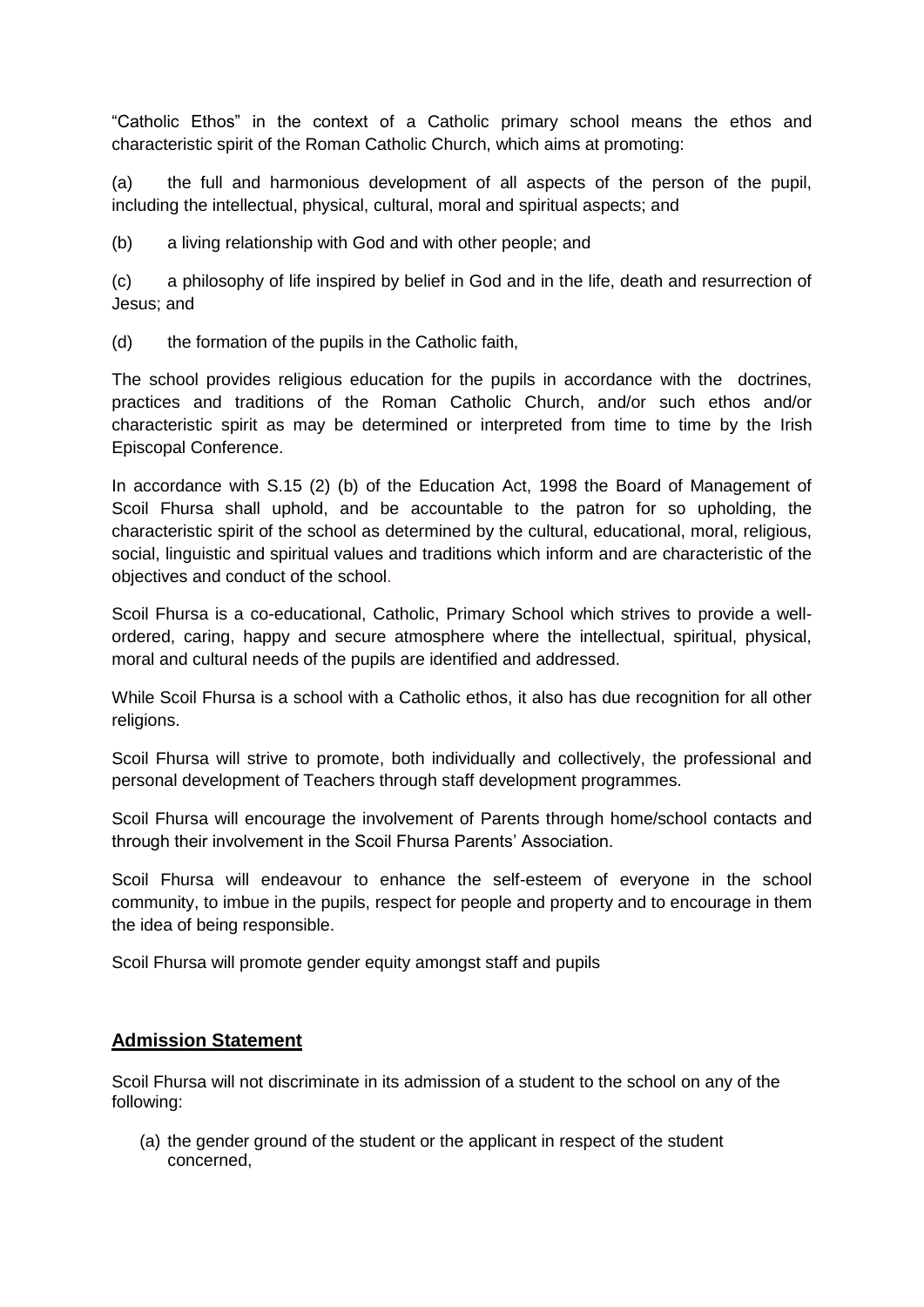- (b) the civil status ground of the student or the applicant in respect of the student concerned,
- (c) the family status ground of the student or the applicant in respect of the student concerned,
- (d) the sexual orientation ground of the student or the applicant in respect of the student concerned,
- (e) the religion ground of the student or the applicant in respect of the student concerned,
- (f) the disability ground of the student or the applicant in respect of the student concerned,
- (g) the ground of race of the student or the applicant in respect of the student concerned,
- (h) the Traveller community ground of the student or the applicant in respect of the student concerned, or
- (i) the ground that the student or the applicant in respect of the student concerned has special educational needs

As per section 61 (3) of the Education Act 1998, 'civil status ground', 'disability ground', 'discriminate', 'family status ground', 'gender ground', 'ground of race', 'religion ground', sexual orientation ground' and 'Traveller community ground' shall be construed in accordance with section 3 of the Equal Status Act 2000.

Scoil Fhursa is a school whose objective is to provide education in an environment which promotes certain religious values and does not discriminate where it refuses to admit as a student a person who is not Catholic and it is proved that the refusal is essential to maintain the ethos of the school.

# **Categories of Special Educational Needs catered for in the school/special class**

Scoil Fhursa Lyre is a mainstream primary school which does not have any specified SEN class attached. Children with Special Educational Needs are taught by the mainstream class teacher supported by the SEN team.

## **Admission of Students**

This school shall admit each student seeking admission except where –

- a) the school is oversubscribed (please see section 6 below for further details)
- b) a parent of a student, when required by the principal in accordance with section 23(4) of the Education (Welfare) Act 2000, fails to confirm in writing that the code of behaviour of the school is acceptable to him or her and that he or she shall make all reasonable efforts to ensure compliance with such code by the student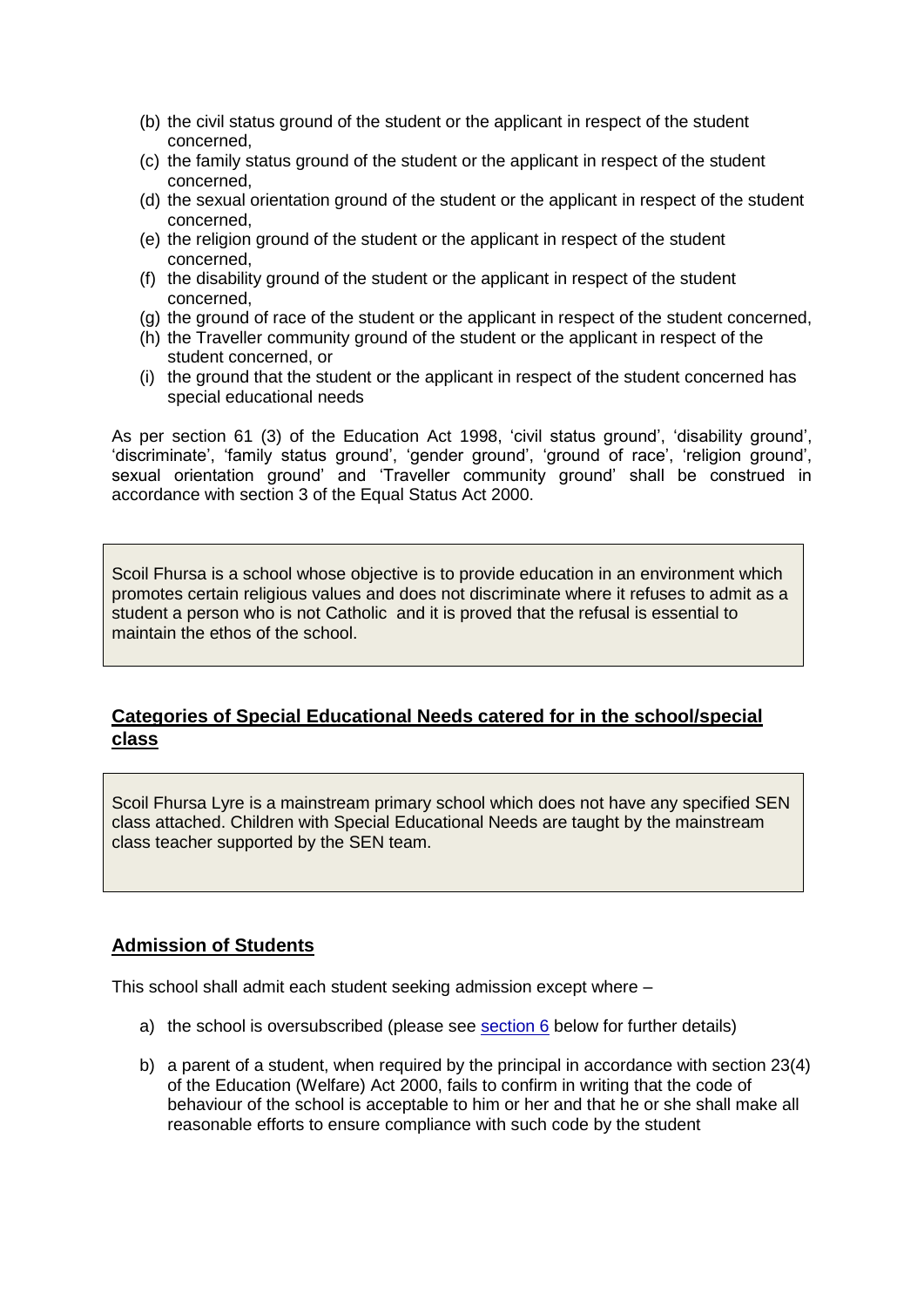Scoil Fhursa is a Catholic school and may refuse to admit as a student a person who is not of Catholic where it is proved that the refusal is essential to maintain the ethos of the school.

# **Oversubscription**

In the event that the school is oversubscribed, the school will, when deciding on applications for admission, apply the following selection criteria in the order listed below to those applications that are received within the timeline for receipt of applications as set out in the school's annual admission notice:

- **Siblings of pupils already attending Scoil Fhursa, Lyre.**  \*Definition of Sibling includes step siblings resident at the same address
- **Children residing in the Parish of Banteer**
- **Children whose parents/grandparents are past pupils of Scoil Fhursa Lyre (25% cap)**

In the event that there are two or more students tied for a place or places in any of the selection criteria categories above (the number of applicants exceeds the number of remaining places), the following arrangements will apply:

#### **If the class is oversubscribed based on the above criteria, places will be allocated based on age, beginning with the eldest applicant, until all places have been allocated**

## **What will not be Considered or taken into Account**

In accordance with section 62(7) (e) of the Education Act, the school will not consider or take into account any of the following in deciding on applications for admission or when placing a student on a waiting list for admission to the school:

- (a) a student's prior attendance at a pre-school or pre-school service, including naíonraí,
- (b) the payment of fees or contributions (howsoever described) to the school;
- (c) a student's academic ability, skills or aptitude;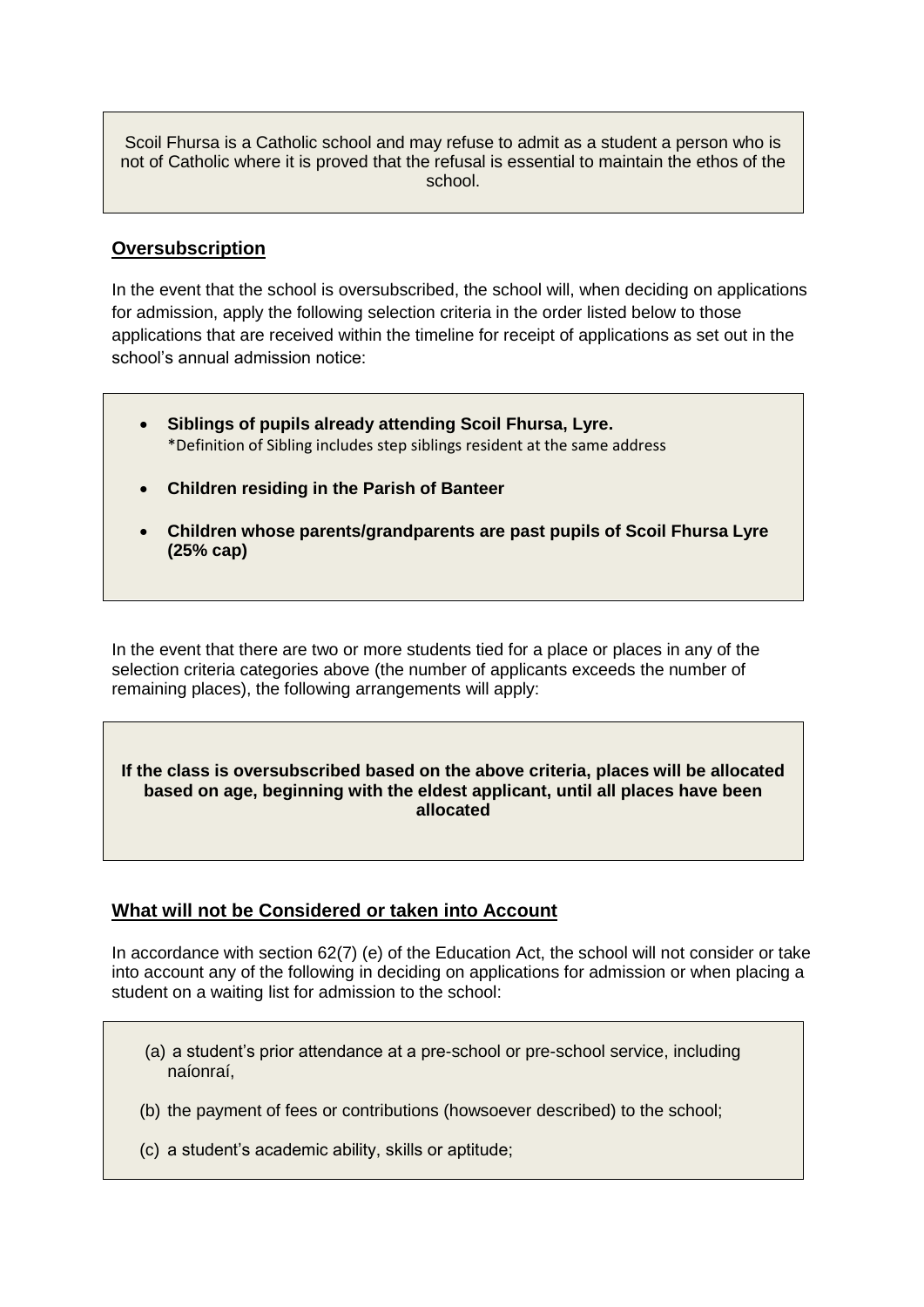- (d) the occupation, financial status, academic ability, skills or aptitude of a student's parents;
- (e) a requirement that a student, or his or her parents, attend an interview, open day or other meeting as a condition of admission;
- (f) a student's connection to the school by virtue of a member of his or her family attending or having previously attended the school; other than siblings, parents or grandparents of a student attending the school as this is part of the Scoil Fhursa selection criteria subject to a maximum of 25% of the available places
- (g) the date and time on which an application for admission was received by the school,

This is subject to the application being received at any time during the period specified for receiving applications set out in the annual admission notice of the school for the school year concerned.

# **Decisions on Applications**

All decisions on applications for admission to Scoil Fhursa will be based on the following:

- Our school's admission policy
- The school's annual admission notice (where applicable)
- The information provided by the applicant in the school's official application form received during the period specified in our annual admission notice for receiving applications

(Please see section 14 below in relation to applications received outside of the admissions period and [section 15](#page-7-0) below in relation to applications for places in years other than the intake group.)

Selection criteria that are not included in our school admission policy will not be used to make a decision on an application for a place in our school.

## **Notifying Applicants of Decisions**

Applicants will be informed in writing as to the decision of the school, within the timeline outlined in the annual admissions notice.

If a student is not offered a place in our school, the reasons why they were not offered a place will be communicated in writing to the applicant, including, where applicable, details of the student's ranking against the selection criteria and details of the student's place on the waiting list for the school year concerned.

Applicants will be informed of the right to seek a review/right of appeal of the school's decision (see [section 18](#page-7-1) below for further details).

## <span id="page-4-0"></span>**Acceptance of an Offer of a Place by an Applicant**

In accepting an offer of admission from Scoil Fhursa you must indicate—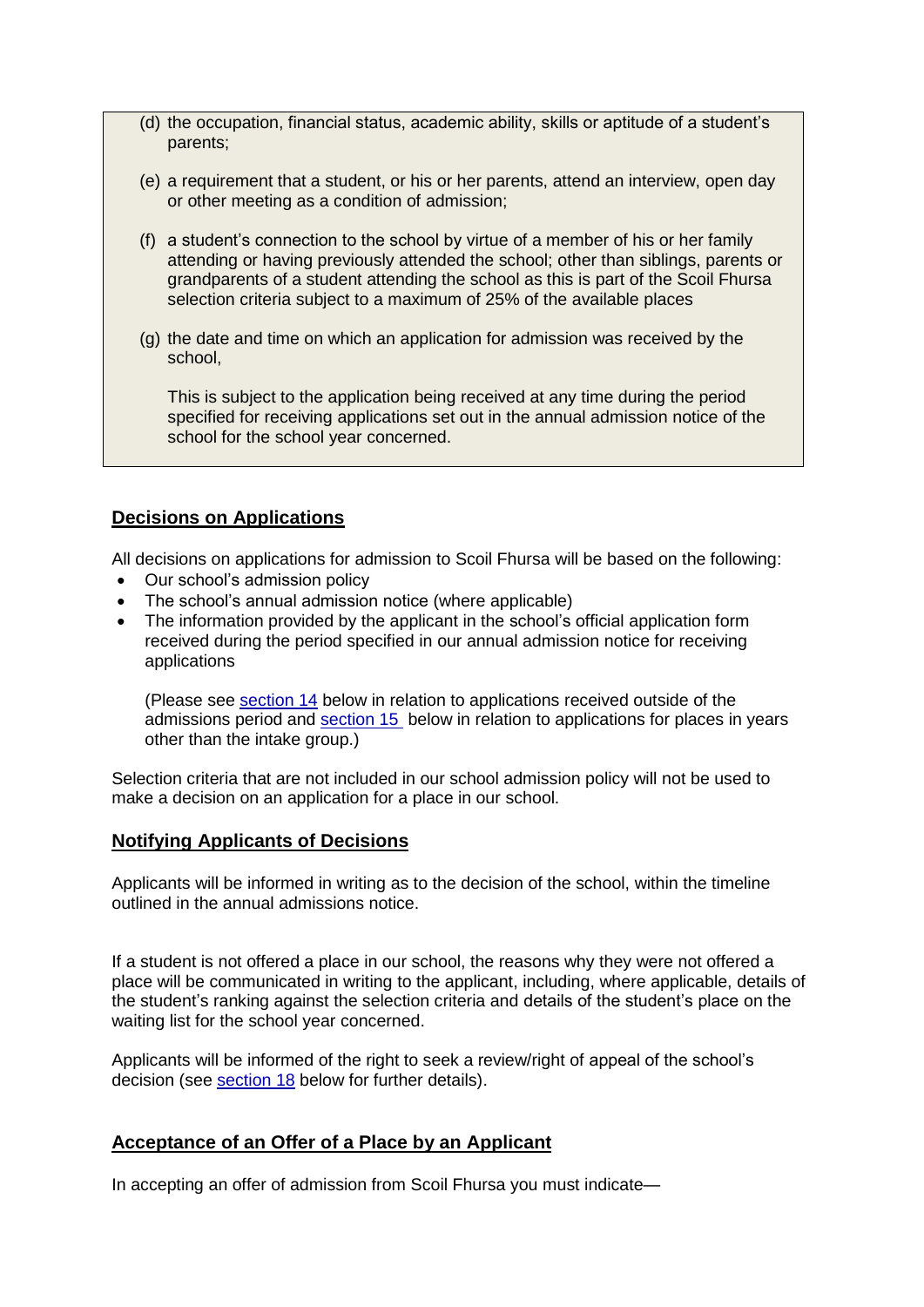(i) whether or not you have accepted an offer of admission for another school or schools. If you have accepted such an offer, you must also provide details of the offer or offers concerned and

(ii) whether or not you have applied for and awaiting confirmation of an offer of admission from another school or schools, and if so, you must provide details of the other school or schools concerned.

#### **Circumstances in which Offers may not be made or may be Withdrawn**

An offer of admission may not be made or may be withdrawn by Scoil Fhursa where—

- (i) it is established that information contained in the application is false or misleading.
- (ii) an applicant fails to confirm acceptance of an offer of admission on or before the date set out in the annual admission notice of the school.
- (iii) the parent of a student, when required by the principal in accordance with section 23(4) of the Education (Welfare) Act 2000, fails to confirm in writing that the Code of Behaviour of the school is acceptable to him or her and that he or she shall make all reasonable efforts to ensure compliance with such code by the student; or
- (iv) an applicant has failed to comply with the requirements of 'acceptance of an offer' as set out in [section 10](#page-4-0) above.

#### **Sharing of Data with other Schools**

Applicants should be aware that section 66(6) of the Education (Admission to Schools) Act 2018 allows for the sharing of certain information between schools in order to facilitate the efficient admission of students.

Section 66(6) allows a school to provide a patron or another board of management with a list of the students in relation to whom—

- (i) an application for admission to the school has been received,
- (ii) an offer of admission to the school has been made, or
- (iii) an offer of admission to the school has been accepted.

The list may include any or all of the following:

- (i) the date on which an application for admission was received by the school;
- (ii) the date on which an offer of admission was made by the school;
- (iii) the date on which an offer of admission was accepted by an applicant;

(iv) a student's personal details including his or her name, address, date of birth and personal public service number (within the meaning of section 262 of the Social Welfare Consolidation Act 2005).

#### **Waiting List in the Event of Oversubscription**

In the event of there being more applications to the school year concerned than places available, a waiting list of students whose applications for admission to Scoil Fhursa were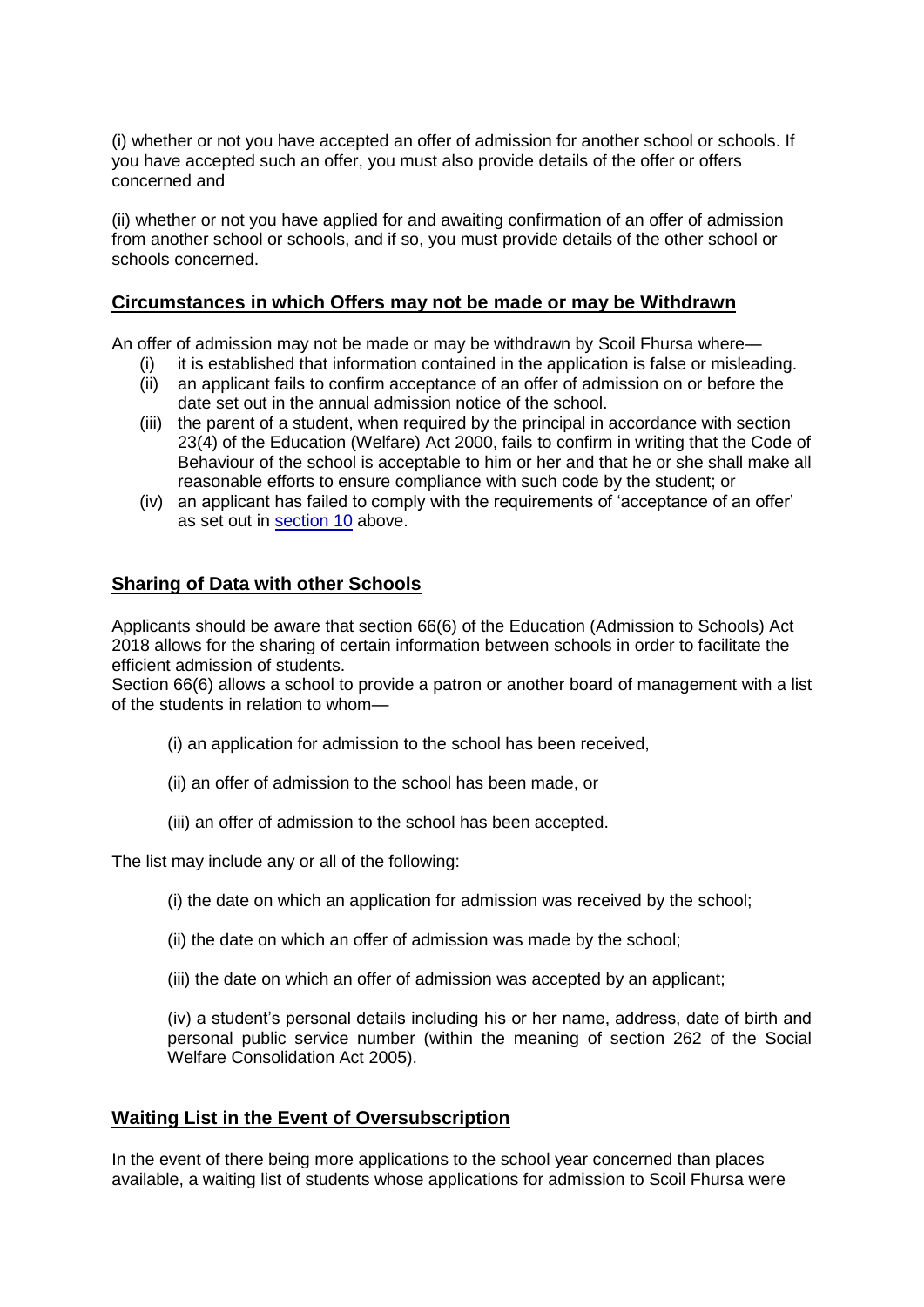unsuccessful due to the school being oversubscribed will be compiled and will remain valid for the school year in which admission is being sought.

Placement on the waiting list of Scoil Fhursa is in the order of priority assigned to the students' applications after the school has applied the selection criteria in accordance with this admission policy.

Applicants whose applications are received after the closing date, outlined in the Annual Admission Notice, will be placed at the end of the waiting list in order of the date of receipt of the application.

Offers of any subsequent places that become available for and during the school year in relation to which admission is being sought will be made to those students on the waiting list, in accordance with the order of priority in relation to which the students have been placed on the list.

# **Late Applications**

All applications for admission received after the closing date as outlined in the annual admission notice will be considered and decided upon in accordance with our school's admissions policy, the Education Admissions to School Act 2018 and any regulations made under that Act.

Late applicants will be notified of the decision in respect of their application no later than three weeks after the date on which the school received the application. Late applicants will be offered a place if there is place available. In the event that there is no place available, the name of the applicant will be added to the waiting list as set out in Section 13.

# **Procedures for Admission of Students to Other Years and During the School Year**

The procedures of the school in relation to the admission of students who are not already admitted to the school to classes or years other than the school's intake group are as follows:

- Parents may request an application form by contacting the school.
- Parents should complete and submit application form by due date as per admission notice
- School will make decisions on the applications received by the due date
- Parents will be notified of the decision within the timeframe that pupil has been offered a place or that the pupil is being placed on a waiting list for the year Parents may then accept the place offered along with acceptance of the Code of Behaviour (Section 11) or parents may refuse the place. If refused, the applicant will be notified of their entitlement to appeal the decision under Section 29 of the Education Act 1998.

The procedures of the school in relation to the admission of students who are not already admitted to the school, after the commencement of the school year in which admission is sought, are as follows: